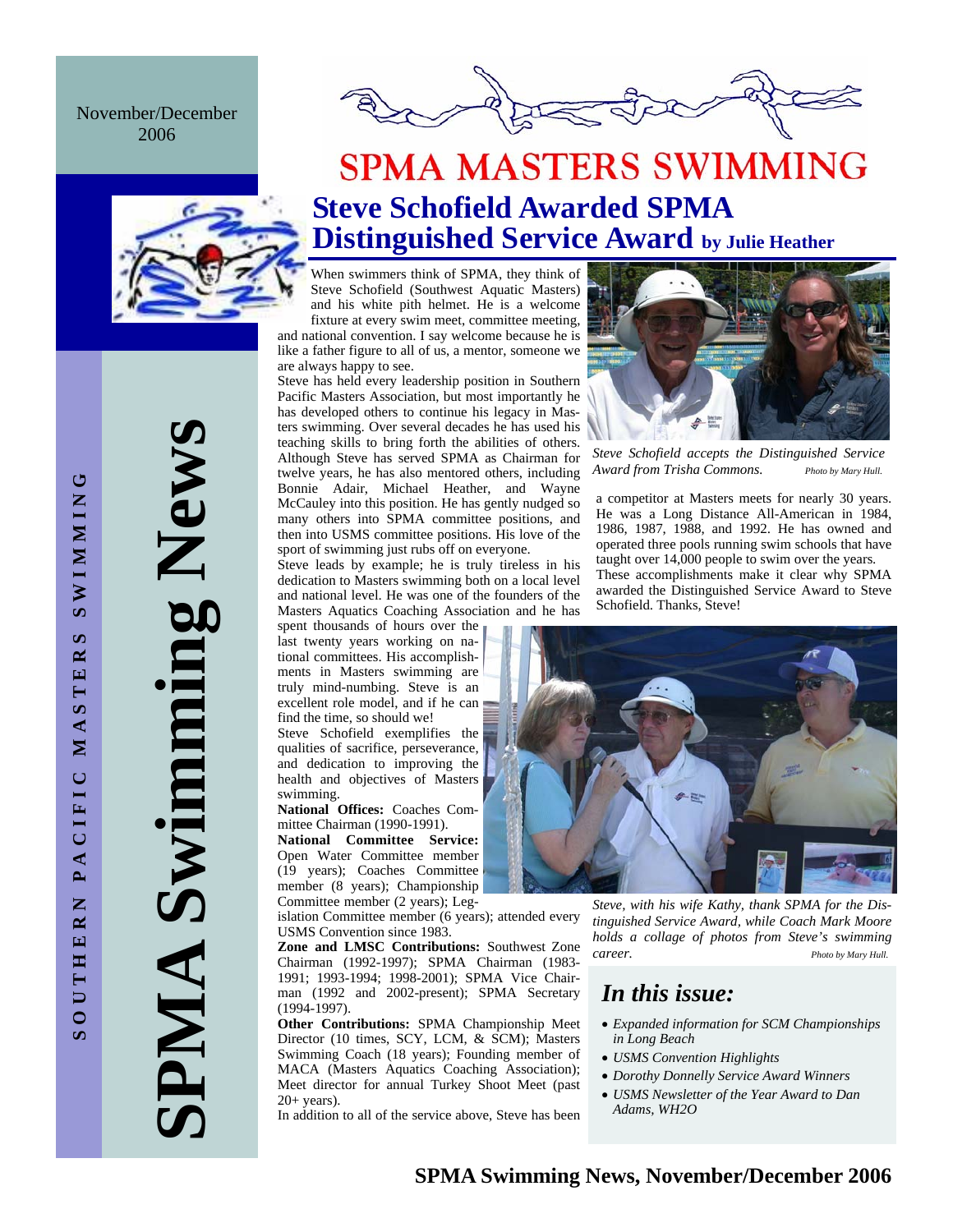## SWIM FOR LIFE!

### **SAN LUIS OBISPO, SANTA BARBARA (North) and KERN**

ATASCADERO: Team K-man Kass Flaig, (805) 462-1691; kass@teamkman.org; www.teamkman.org<br>BAKERSFIELD: Golden Wave Masters Lance Cansdale (661) 654-2327; lcansdale@csub.edu Lance Cansdale (661) 654-2327; lcansdale@csub.edu BAKERSFIELD SWIM CLUB<br>
PASO ROBLES: North County Aquatics Spencer Sznejkowski (805) 239-3013; spencersz@yahoo.com PASO ROBLES: North County Aquatics Spencer Sznejkowski (805) 239-3013; spencersz@yahoo.com; northcountyaquatics.com<br>SAN LUIS OBISPO MASTERS David Prodanovich (805) 543-9515; sloswimclub@sbcglobal.net; www.sloseahawks.org SAN LUIS OBISPO MASTERS David Prodanovich (805) 543-9515; sloswimclub@sbcglobal.net; www.sloseahawks.org SAN LUIS OBISPO: Kennedy Club Masters Jennifer Griffin (805) 781-3488 x17; jenniferg@kennedyclubs.com SANTA MARIA: Santa Maria Swim Club Mike Ashmore (805) 928-9655; santamariaswim@verizon.net<br>VALYERMO: slowtwitch.com Mark Montgomery (310) 990-1400; montyman007@hotmail.c Mark Montgomery (310) 990-1400; montyman007@hotmail.com, slowtwitch.com **SANTA BARBARA (South) and VENTURA**  CARPINTERIA: Channel Island Vic Anderson (805) 403-5425, delphiss@worldnet.att.net<br>
OJAI: Ojai Masters Rick Goeden (805) 646-6884; theswimguy@sbcglobal.net Rick Goeden (805) 646-6884; theswimguy@sbcglobal.net SANTA BARBARA: UCSB Masters Jeremy Kipp (805) 637-0732; jeremykipp@cox.net<br>SANTA BARBARA MASTERS Jon Bishop (805) 886-0050; jonbiship71@yahoo.co SANTA BARBARA MASTERS Jon Bishop (805) 886-0050; jonbiship71@yahoo.com<br>THOUSAND OAKS: Conejo Simi Aquatics Jon Irwin (310) 658-7276; jirwin@earthlink.net; www THOUSAND OAKS: Conejo Simi Aquatics Jon Irwin (310) 658-7276; jirwin@earthlink.net; www.csaswim.com<br>THOUSAND OAKS: Daland Masters Peter Daland (805) 523-3207, 495-5210; peter@dalandswim.com Peter Daland (805) 523-3207, 495-5210; peter@dalandswim.com VENTURA AQUATIC CLUB Bob Anderson (805) 654-6400 ext.1345; banderson @vcccd.net<br>VENTURA COUNTY MASTERS Steve Witcher (805) 644-4752; switch1049@aol.com VENTURA COUNTY MASTERS<br>VENTURA: Rio Mesa Masters Steve Witcher (805) 644-4752; switch1049@aol.com<br>Toby Petty (805) 642-6674; tonthego00@sbcglobal.no Toby Petty (805) 642-6674; tonthego00@sbcglobal.net **LOS ANGELES (North)**  LANCASTER: Oasis Masters Tom Otto (661) 948-0057; ottolfixit@hotmail.com PASADENA: Caltech Masters Suzanne Dodd (626) 449-7536; sdodd@ipac.caltech.edu PASADENA: Rose Bowl Masters Chad Durieux (626) 564-0330; cdurieux@rosebowlaquatics.org<br>SANTA CLARITA MASTERS Doug Botton (661) 250-3766; dbotton@santa-clarita.com; pool: Doug Botton (661) 250-3766; dbotton@santa-clarita.com; pool: (661) 250-3766 **LOS ANGELES (Westside)** CALABASAS: Calabasas Tennis & Swim Center Raine Kishimoto (818) 222-2782 x 110; lkishimoto@cityofcalabasas.com City of El Segundo (310) 524-2700 x2738 LA WEST: UCLA Bruin Masters Gerry Rodrigues (310) 702-9327; swimpro@pacbell.net<br>WEST HOLLYWOOD AQUATICS Mark Umbach (310) 288-6555 (team hotline); info@wh2 WEST HOLLYWOOD AQUATICS Mark Umbach (310) 288-6555 (team hotline); info@wh2o.org; www.wh2o.org<br>WOODLAND HILLS: Southwest Aq Masters Fred Shaw (818) 347-1637; swamfred@aol.com; www.swam.us Fred Shaw (818) 347-1637; swamfred@aol.com; www.swam.us **LOS ANGELES (Central and South)**  LA: City of Los Angeles Masters **Ricardo Vera (323) 906-7953; rvera@rap.lacity.org**<br>
LA: Ketchum-Downtown YMCA Maritza Arevalo (213) 639-7436; martizaarevalo@y Maritza Arevalo (213) 639-7436; martizaarevalo@ymcala.org LA: Los Angeles Swim Club Timothy Sharpe (310) 710-5248; tsharpe@hw.com LA (various locations): SCAQ  $SCAQ$  SCAQ Office (310) 390-5700; www.swim.net/scaq<br>LA MID WILSHIRE: Meridian Swim Club Vanessa Mesia (310) 729-2971; mesiaullrich@juno Vanessa Mesia (310) 729-2971; mesiaullrich@juno.com; meridiansportsclub.com **LOS ANGELES (South Bay)**  Kathy Davids (310) 643-6523, www.southbayswimteam.org LONG BEACH: Alpert JCC Cindy Jarvis (562) 426-7601 x1047, cjarvis @alpertjcc.org, www.alpertjcc.org<br>LONG BEACH: Shore Aquatics Robert Lynn (562) 644-3883, european house @aol.com, www.shoreaquatics.c Robert Lynn (562) 644-3883, european house@aol.com, www.shoreaquatics.com CARSON/LOS ALAMITOS: Long Beach Grunions Eric Grubb (714) 547-9553; info@lbgrunions.com; www.lbgrunions.com Chuck Milam (310) 592-6010, cdmilam@hotmail.com, www.manhattancc.com RANCHO PALOS VERDES: Zenith Aquatics Shari Twidwell (310) 937-3535; shari@zapswimming.com TORRANCE : LA Peninsula Swimmers Beth Overstreet (213) 214-9593; beth.ford@mindspring.com **INLAND EMPIRE**<br>CHINO: Chino Valley YMCA Masters CHINO: Chino Valley YMCA Masters Terry Callies (909) 597-7445; julie.cvymca@verizon.net<br>CORONA: CHAWP Gregory Salvinski (626) 524-8924; greg@chawp.com; ch Gregory Salvinski (626) 524-8924; greg@chawp.com; chawp.com MURRIETA: MESA Aquatic Masters Debbie Mone (951) 265-1454; msmone@msn.com RIVERSIDE: Riverside Aquatics Assn. Eric Tanner (951) 313-9274; er\_tanner@charter.net TEMECULA: Temecula Masters Aquatics David Vannice (951) 760-9130; swmrdave@verizon.net<br>WALNUT: Mt. San Antonio Masters Francis Neric (562) 713-4555, fneric@mtsac.edu Francis Neric (562) 713-4555, fneric@mtsac.edu WINCHESTER: Play Hard Swim Hard Marcel Rinzler<br>YUCAIPA: Masters of Yucaipa Joan Holmes (9 Joan Holmes (909) 446-1030; stephen\_joan\_holmes@yahoo.com **ORANGE COUNTY**  COAST MASTERS Lou Giberson (949) 837-3091; lgiberson4@aol.com; Maurine Kornfeld (213) 469-8518<br>FULLERTON: Cal State Univ-Fullerton Alex Nieto (714) 906-3039; split4me@hotmail.com FULLERTON: Cal State Univ-Fullerton Alex Nieto (714) 906-3039; split4me@hotmail.com Pete Snyder (714) 992-7128; staffwww.fullcoll.edu/psnyder FULLERTON: FAST Masters Team Kevin Perry (714) 871-9616; kperryswim@earthlink.net, fastswim.org<br>HUNTINGTON BEACH: Golden West Swim Cl. Elizabeth Bray (714) 596-2327; elisabeth@ebray.net Elizabeth Bray (714) 596-2327; elisabeth@ebray.net<br>Buddy Belshe (949) 362-4727 HUNTINGTON BEACH SWIM CLUB IRVINE NOVAQUATICS Mike Collins (949) 338-6682, mcollins@multisports.com; www.novaquatics.com IRVINE: UCI Masters **Charlie Schober (949) 824-7946; ctschobe@uci.edu**; www.masterswim.uci.edu<br>MISSION VIEJO MASTERS Mark Moore (949) 380-2552: swimoffice@mynswim.org: mastersmynswim.org MISSION VIEJO MASTERS<br>Mark Moore (949) 380-2552; swimoffice@mvnswim.org; mastersmvnswim.org<br>NEWPORT BEACH: Pacific Coast Aquatics Mark Desmond (949) 595-8824; markdesmond@highhopes.ws NEWPORT BEACH: Pacific Coast Aquatics Mark Desmond (949) 595-8824; markdesmond@highhopes.ws<br>NEWPORT BEACH: Team TYR Jeni Buys (949) 706-9991; gojeni@aol.com Jeni Buys (949) 706-9991; gojeni@aol.com SAN CLEMENTE: San Clemente Swim Masters Rod Snyder rdsnyder4@cox.net<br>TUSTIN: SOCAL Aquatics Debra Cruze-Meyer (714) 639-1 TUSTIN: SOCAL Aquatics Debra Cruze-Meyer (714) 639-1913; coachdebra@socalaquatics.com VILLA PARK: Orange Regional Comp. Aquatics Mark Tierney (714) 639-7531; coachmark@orca-aquatics.com Bill Peery (714) 701-9440; widepe@yahoo.com **LAS VEGAS**  HENDERSON Southern Nevada Masters Frank Lowery (702) 400-2790; Dan Geary (702) 617-8130; flowery719@cox.net<br>CITY OF LAS VEGAS MASTERS Victor Hecker (702) 247-7788; heckerrealestate@hotmail.com CITY OF LAS VEGAS MASTERS Victor Hecker (702) 247-7788; heckerrealestate@hotmail.com<br>LAS VEGAS: Viva Las Vegas Masters Marie Girouard (702) 461-5354; mjvgutierrez@cox.net Marie Girouard (702) 461-5354; mjvgutierrez@cox.net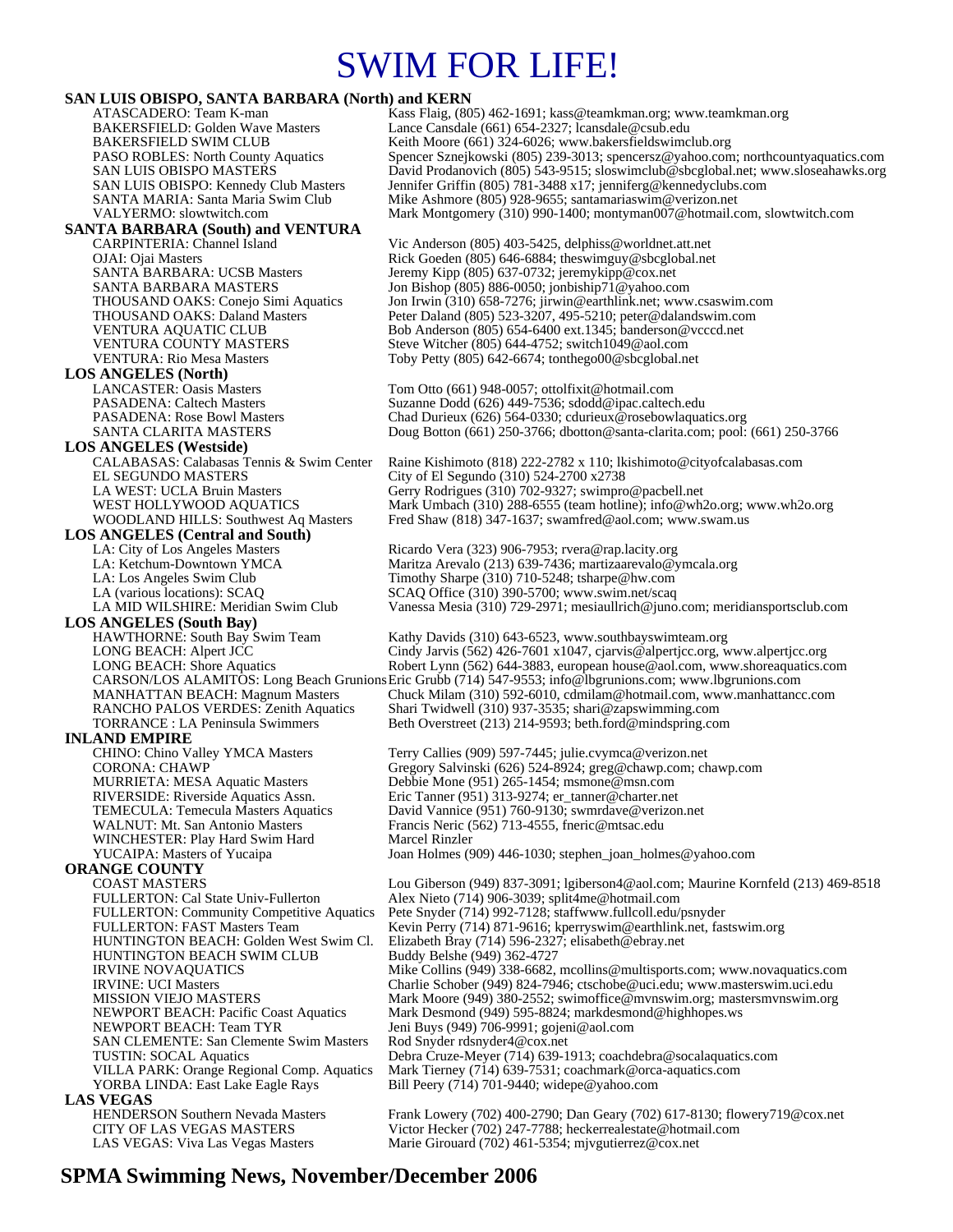# SPMA Competition Information and Instructions

**Rules:** Current USMS and SPMA rules will govern. All events are timed finals. Swimmers must check in with the Clerk of Course for deck seeded events that they wish to swim. After an event has been officially closed, swimmers may not check in. Age as of the last day of the meet determines age group for the meet for short course yards, and age as of December 31st of the year of competition determines age for long course and short course meters meets. You must be 18 years of age to register with SPMA and compete in meets.

**Eligibility:** Events are open to any **current** USMS registered swimmer or a foreign swimmer with a valid travel permit. SPMA swimmers are encouraged to submit their registration application with the submitted entry card, if NOT currently registered.

**Affiliation:** A swimmer's affiliation as stated on the consolidated entry card, if valid as of the first day of the meet, will apply throughout the meet, except that swimmers may unattach at any time.

**Submitted Times:** Please enter your best time, a reasonable estimate or a workout time. All times must be submitted on a SPMA consolidated entry card or a copy of a SPMA consolidated entry card (below). Do not mail in the meet entry form.

**Entry Confirmation:** To avoid any concern regarding receipt of entry card, enclose a self-addressed stamped envelope or postcard or mail card "Return Reply Request". No certified, registered or special delivery mail will be accepted. Receipt of entry will not be verified by phone.

**Strictly Forbidden**: Entering more than 5 individual events per day; using hand paddles in warm-up areas; diving in warm-ups unless in designated sprint lanes (entering the warm-up pool must be done with feet first with one hand in contact with the pool deck); use of any watch in competition; and smoking in any area where swimmers may be present.

**Open Water**: Swimmers using non-porous neoprene swim suits, wetsuits, or other non-porous attire will be ineligible for awards or place points.

> *Check out our website www.spma.net for up-to-date information*

SOUTHERN PACIFIC MASTERS ASSOCIATION • CONSOLIDATED ENTRY CARD

|              | Name                                 | Female USMS $\#$ $-$<br>Male                                            |                                       |              |                                                                                                                                                                                                                                |                               |                                                       |                                                          |
|--------------|--------------------------------------|-------------------------------------------------------------------------|---------------------------------------|--------------|--------------------------------------------------------------------------------------------------------------------------------------------------------------------------------------------------------------------------------|-------------------------------|-------------------------------------------------------|----------------------------------------------------------|
|              | Birthdate / /                        |                                                                         | Age__________                         |              | Club and the contract of the contract of the contract of the contract of the contract of the contract of the contract of the contract of the contract of the contract of the contract of the contract of the contract of the c |                               | Phone $\qquad \qquad$ $\qquad \qquad$ $\qquad \qquad$ |                                                          |
| Event<br>No. | <b>FREESTYLE</b><br>(Submitted Time) | Event<br>No.                                                            | <b>BACKSTROKE</b><br>(Submitted Time) | Event<br>No. | <b>BREASTSTROKE</b><br>(Submitted Time)                                                                                                                                                                                        | Event<br>No.                  | <b>BUTTERFLY</b><br>(Submitted Time)                  | Event<br><b>INDIV. MEDLEY</b><br>No.<br>(Submitted Time) |
|              | 50                                   |                                                                         | 50                                    |              | 50                                                                                                                                                                                                                             |                               | 50                                                    | 100                                                      |
|              | 100                                  |                                                                         | 100                                   |              | 100                                                                                                                                                                                                                            |                               | 100                                                   | 200                                                      |
|              | 200                                  |                                                                         | 200                                   |              | 200                                                                                                                                                                                                                            |                               | 200                                                   | 400                                                      |
|              | 400/500                              |                                                                         | FOR OFFICE USE ONLY                   |              |                                                                                                                                                                                                                                |                               |                                                       |                                                          |
|              | 800/1000                             | No. of events ________ $\times$ \$ ________ = \$ _________<br>Surcharge | Amt Rec'd                             |              |                                                                                                                                                                                                                                |                               |                                                       |                                                          |
|              | 1500/1650                            |                                                                         | Total                                 |              |                                                                                                                                                                                                                                | $\frac{1}{2}$<br>$\mathbf{s}$ |                                                       |                                                          |
|              | Include a copy of USMS card          | Signature on back is REQUIRED!<br>Include a copy of USMS card           |                                       |              |                                                                                                                                                                                                                                |                               |                                                       |                                                          |
|              |                                      |                                                                         |                                       |              |                                                                                                                                                                                                                                |                               |                                                       |                                                          |

Late or incomplete entries (no fee, incomplete entry card, incomplete enty data) or entries postmarked after due date MAY **BE REJECTED!** 

ALL MASTERS swimmers are required to send a photo-copy of their USMS card with their entry card. ALL Masters swimmers may be asked to show their USMS card if requested at the meet.

"I, the undersigned participant, intending to be legally bound, hereby certify that I am physically fit and have not been otherwise informed by a physician. I acknowledge that I am aware of all the risks inherent in Masters swimming (training and competition), including possible permanent disability or death, and agree to assume all of those risks. AS A CONDITION OF MY PARTICIPATION IN THE MASTERS SWIMMING PROGRAM OR ANY ACTIVITIES INCIDENT THERETO, I HEREBY WAIVE ANY AND ALL RIGHTS TO CLAIMS FOR LOSS OR DAMAGES, INCLUDING ALL CLAIMS FOR LOSS OR DAMAGES CAUSED BY THE NEGLIGENCE, ACTIVE OR PASSIVE, OF THE FOLLOWING: UNITED STATES MASTERS SWIMMING, INC., THE LOCAL MASTERS SWIMMING COMMITTEES, THE CLUBS, HOST FACILITIES, MEET SPONSORS, MEET COMMITTEES, OR ANY INDIVIDUALS OFFICIATING AT THE MEETS OR SUPERVISING SUCH ACTIVITIES.

In addition, I agree to abide by and be governed by the rules of USMS."

| <b>PLEASE SIGN:</b>                                                                                                                               | <b>DATE</b>                                    |  |  |
|---------------------------------------------------------------------------------------------------------------------------------------------------|------------------------------------------------|--|--|
| Is this your first Masters Meet?<br>Yes                                                                                                           | Non-SPMA swimmers please include your address: |  |  |
| No                                                                                                                                                | Street:                                        |  |  |
| Read the meet information sheet carefully. Make your<br>check payable as shown on the meet information sheet<br>and mail it to the address shown. |                                                |  |  |
| 12/94                                                                                                                                             |                                                |  |  |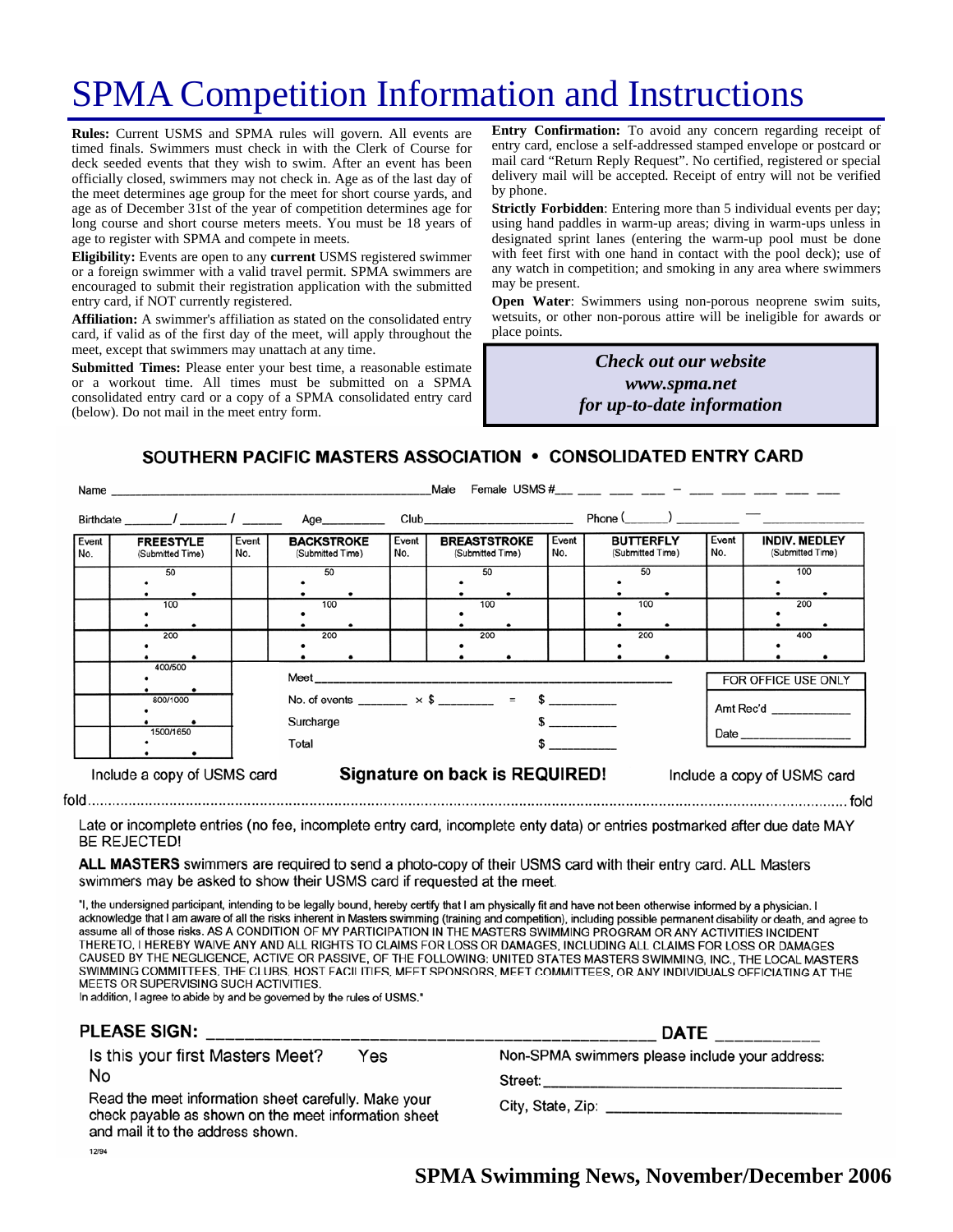### **Southwest Masters Turkey Shoot at Pierce College Sunday, November 19th, 2006**

#### Sanction number: 336-044

**Directions:** Pierce College Pool, is an outdoor, 7-lane competition pool with two 25-meter warm-up lanes. 6201 Winnetka Ave., Woodland Hills. Take the 101 Freeway to Winnetka. Exit at Winnetka and go north one mile to the college. Winnetka is located 6 miles west of the San Diego Freeway (405) and Ventura Freeway (101) interchange.

**Entries:** The pre-entry postmark deadline is Saturday, November 11th. Entries for the 800 m Freestyle will close at 8:45 a.m. and at the conclusion of the 800 for all other events. Age on December 31, 2006 determines age group for the meet.

**Seeding:** All events will be deck seeded slowest to fastest by entered time, ages and sexes combined. Check-in is not required in order to be deck seeded, except swimmers must check in to swim the 800 m Freestyle and the 400 m Individual Medley.

**Relays:** All relays will be deck entered. Relays are free. For each relay swimmer who is not entered in individual events, a fee of \$5.00 and a signed liability release must be submitted with the relay entry. Event 8 is a rare 800 m Freestyle relay, a chance for a record. Event 16 is men's, women's, mixed, freestyle or medley relays.

**Awards:** Individual: SPMA ribbons for places 1 to 3. Relay: SPMA ribbons for first place. Special awards for the swimmers who swim closest to their entered time in each event.

**Entry Fees:** \$3.00 per each individual event entered and a \$10.00 surcharge per swimmer. For swimmers in relays only, the fee is \$5.00. NOTE: deck entrants will pay an additional \$10.00 entry charge.

#### **Checks payable to**: Southwest Masters

Mail consolidated entry card, a copy of your USMS card, and check to: Southwest Masters, 7914 Sadring, West Hills, CA 91304. **Questions:** Meet Director, Steve Schofield (818) 992-1820; Meet Processing, Robert Mitchell, mitchellrobert@cox.net.

#### **Sunday November 19, 2006**

800 warm-up at 8:00 a.m. 800 starts at 9:00 a.m. 1. 800 m Freestyle (check in required) Additional warm-up after 800 Event #2 starts at  $11:00$  a.m.

- 2. 50 m Butterfly
- 3. 100 m Backstroke
- 4. 200 m Breaststroke
- 5. 50 m Freestyle
- 6. 100 m Butterfly
- 7. 200 m Backstroke
- 8. 800 m Free Relay (men, women, mixed; deck enter)
- 9. 50 m Breaststroke
- 10. 100 m Freestyle
- 11. 200 m Butterfly
- 12. 50 m Backstroke
- 13. 100 m Breaststroke
- 14. 200 m Freestyle
- 15. 400 m Individual Medley
- 16. 400 m Relay (men, women, mixed; medley or freestyle; deck enter)

*Please read the general information on entering swim meets on the third page of this newsletter!* 

### **Las Vegas Masters Vegas Free Play SCY Meet Saturday, January 20th, 2007**

#### Sanction number: 337-001

**Location and Directions:** Desert Breeze Park, 8275 W. Spring Mountain Road, indoor 50-meter by 25-yard pool. Six lanes will be available for warm-up. From the I-15 Fwy., take the Flamingo Road exit (#38). Take the Flamingo Road west 3.54 miles. Turn right onto South Rainbow Blvd. and go 0.78 miles. Turn left onto Spring Mountain Road and go 1.70 miles. The pool is on the left.

**Entries:** The pre-entry postmark deadline is Monday, January 15th, 2007. Deck entries will close at 12:30 p.m. for the first six events. Age on January 20th determines age group for the meet. You must be at least 18 to compete.

Seeding: All events will be deck-seeded slowest to fastest, by entered time, ages and sexes combined. Check-in is not required in order to be deck seeded, except swimmers must check in to swim the 500 yd. Freestyle and the 400 yd. Individual Medley.

**Relays:** All relays will be deck entered. Relay fees are \$2.00 per relay due upon entry. For each relay swimmer who is not entered in individual events, a fee of \$5.00 and a signed liability release must be submitted with the relay entry.

**Awards:** Individual: SPMA ribbons for places 1 to 3. Relay: SPMA ribbons for first place.

**Special Awards**: Events marked VFP (Vegas Free Play) will have special awards from local casinos for "free play" at the casino. Winners of age groups will be eligible for coupons redeemable at Las Vegas casinos. You must be 21 years of age in order to get a VFP coupon.

**Entry Fees:** \$2.00 for each individual event entered and a \$10.00 surcharge per swimmer. For swimmers in relays only, the fee is \$5.00. NOTE: deck entrants will pay an additional \$10.00 entry charge.

**Checks payable to**: Southwest Masters Mail consolidated entry card, a copy of your 2007 USMS card, and

check to: Las Vegas SCY Meet, 7914 Sadring Ave., West Hills, CA 91304.

**Questions:** Meet Director, Victor Hecker, (702) 247-7788; Meet Entries, Steve Schofield (818) 992-1820.

#### **Saturday, January 20, 2007**  Warm-up at noon

- Events start at 1:00 p.m.
- A. 200 yd. Mixed Medley Relay (VFP-1)
- 
- 1. 500 yd. Freestyle<br>2. 100 yd. Individua 100 yd. Individual Medley
- 3. 50 yd. Butterfly
- 4. 100 yd. Backstroke
- 5. 200 yd. Freestyle
- 
- 6. 50 yd. Breaststroke
- 200 yd. Mixed Freestyle Relay 7. 100 yd. Butterfly
- 
- 8. 50 yd. Freestyle (VFP-2)
- 9. 50 yd. Backstroke
- 10. 400 yd. Individual Medley
- 11. 100 yd. Breaststroke
- 12. 100 yd. Freestyle (VFP-3)

# Expand your horizons!

Take a trip to a swim meet in a neighboring LMSC. For up-todate information check out these websites:

San Diego-Imperial: www.simasterswim.org

New Mexico: www.zianet.com/pdjang/nmms/index.htm

Arizona: www.arizonamasters.org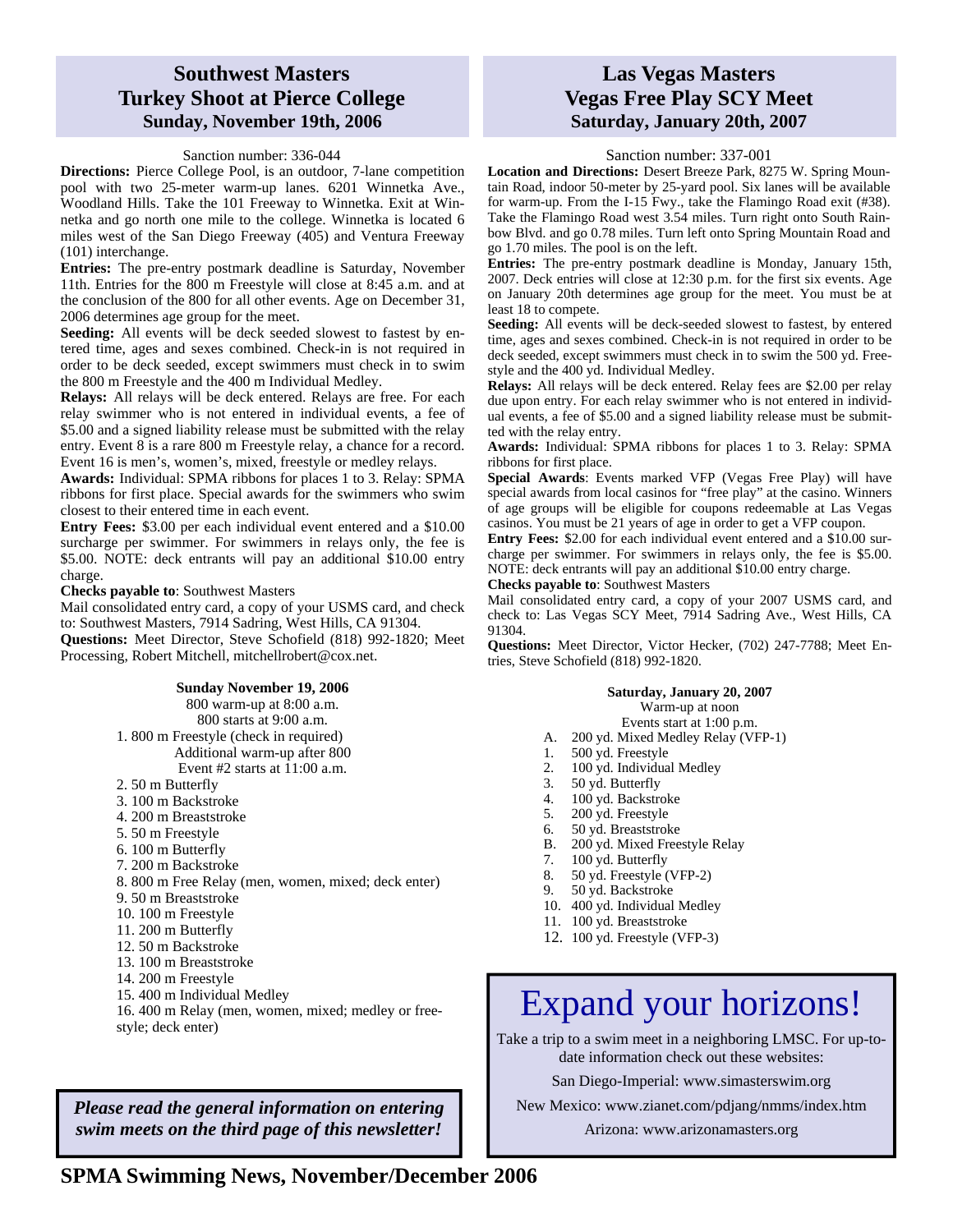### **Long Beach Grunions 2006 SPMA SCM Championships December 1-3, 2006**

#### Sanction number: 336-045

**Directions:** The Belmont Plaza Olympic Pool, 4000 E. Olympic Plaza Dr., Long Beach CA 90803. Take the 405 Fwy. to the 7th Street exit. Go west on 7th Street to Redondo. Left on Redondo to Ocean Blvd. Left on Ocean to Termino. Right on Termino, Termino dead ends into pool parking. You can park on either side of the pool. All day parking passes will be available at the meet.

**Fees:** Flat fee of \$40.00 if postmarked before Friday November 10th. Entry fee includes a meet T-shirt. Add a \$10.00 late fee for all entries POSTMARKED (or entered on-line) after Friday, November 10th. Entries received after November 12th will not appear in the meet program. All entries MUST be RECEIVED by 6:00 p.m. Wednesday, November 22nd. No individual deck entries are allowed. Age on December 31 determines age for the meet. All relays will be deck entered. Relay only swimmers may enter for a \$10.00 fee (which does not include a meet T-shirt) and must sign a consolidated entry card. Swimmers are limited to entering a total of 7 individual events for the entire meet and no more than 5 individual events per day. There is no limit on relays, but swimmers may swim only one relay (men, women, or mixed) per event. There will be no refunds of entry fees after November  $22<sup>nd</sup>$ . Relay entries are \$10 per relay.

**Seeding:** All events will be seeded and swum slowest to fastest. Men and women will be seeded together for the 800 and 1500 m Freestyle and 400 m Individual Medley, based on entry time. Men and women will swim separately for all other individual events. Scoring will be by gender and age group. The 1500 m Freestyle may be limited to the first 80 entries at the discretion of the meet manager. Swimmers may enter both the 800 and 1500 m Freestyle.

**Timing:** Electronic timing will be used and two timers per lane will be provided. Clubs are requested to assist with timing where possible.

**Check-in:** Due to the anticipated large number of swimmers, positive check-in is required for all events. Phone check-in is available for the 1500 Freestyle from 8:00 to 9:30 a.m. and for the 400 IM and 800 Freestyle from 8:00 a.m. until 11:00 a.m. on December 1st by calling (714) 273-8793 during those hours.

**Awards:** Individual: SPMA medals for places 1 to 3 and SPMA ribbons for places 4 to 6 for each age group and gender. Relays: SPMA medals for 1st place, SPMA ribbons for 2nd and 3rd places. There will be special awards for high point male and female swimmer in each age group, based on points from individual events. Awards to the top eight teams, based on combined scoring for men and women, individual events plus relays.

**Entries:** Mail entries, SPMA entry card, copy of USMS card, and check (payable to: Long Beach Grunions) to: LB Grunions, c/o Bart Parnes, 645 Terrylynn Place, Long Beach, CA 90807. Receipt of entry will not be verified by phone. Send a SASE or stamped postcard for return receipt. On-line entries accepted at www.lbgrunions.com starting September 15th.

**Questions:** Call (714) 273-8793 or send an email to Kenny Brisbin, ken@supersource.com. For hotels, information, and directions, go to www.lbgrunions.com and click on "Swim Meets."

**For more information on host hotels and on-line entries, visit www.lbgrunions.com** 

#### **Friday, December 1st Warm-up 9:00 a.m., Meet starts at 10:00 a.m.**

*Check in for 1500 m Freestyle closes at 9:30 a.m*.

- 1. 1500 m Freestyle (Women, Men) *Check in for 400 IM closes at noon.*
- 2. Women's 400 m Individual Medley
- 3. Men's 400 m Individual Medley *Check in for the 800 m Freestyle closes at 1:00 p.m*.
- 4. 800 m Freestyle (Women, Men)

### **Saturday, December 2nd Warm-up at 8:00 a.m. Meet starts at 9:00 a.m.**

- 5. Women's 200 m Freestyle
- 6. Men's 200 m Freestyle
- 7. Women's 50 m Butterfly
- 8. Men's 50 m Butterfly
- **9. 200 m Freestyle Relay (Women, Men, Mixed)**
- 10. Women's 100 m Backstroke
- 11. Men's 100 m Backstroke
- 12. Women's 100 m Breaststroke
- 13. Men's 100 Breaststroke
- 14. Women's 200 m Butterfly
- 15. Men's 200 m Butterfly
- **16. 200 m Medley Relay (Women, Men, Mixed)**
- 17. Women's 50 m Freestyle
- 18. Men's 50 m Freestyle
- 19. Women's 200 m Individual Medley
- 20. Men's 200 m Individual Medley
- **21. 400 m Freestyle Relay (Women, Men, Mixed)**

#### **Sunday, December 3rd Warm-up at 8:00 a.m. Meet starts at 9:00 a.m.**

*Check in for the 400 m Freestyle closes at 8:30 a.m.* 

- 22. Women's 400 m Freestyle
- 23. Men's 400 m Freestyle
- 24. Women's 100 m Butterfly
- 25. Men's 100 m Butterfly
- 26. Women's 50 m Breaststroke
- 27. Men's 50 m Breaststroke
- 28. Women's 200 m Backstroke
- 29. Men's 200 m Backstroke
- **30. 400 m Medley Relay (Women, Men, Mixed)**
- 31. Women's 100 m Freestyle
- 32. Men's 100 m Freestyle
- 33. Women's 200 m Breaststroke
- 34. Men's 200 m Breaststroke
- 35. Women's 50 m Backstroke
- 36. Men's 50 m Backstroke
- 37. Women's 100 m Individual Medley
- 38. Men's 100 m Individual Medley
- **39. 800 m Freestyle Relay (Women, Men, Mixed)**

**Relays:** A swimmer may swim only one relay in each of events 9, 16, 21, 30, and 39.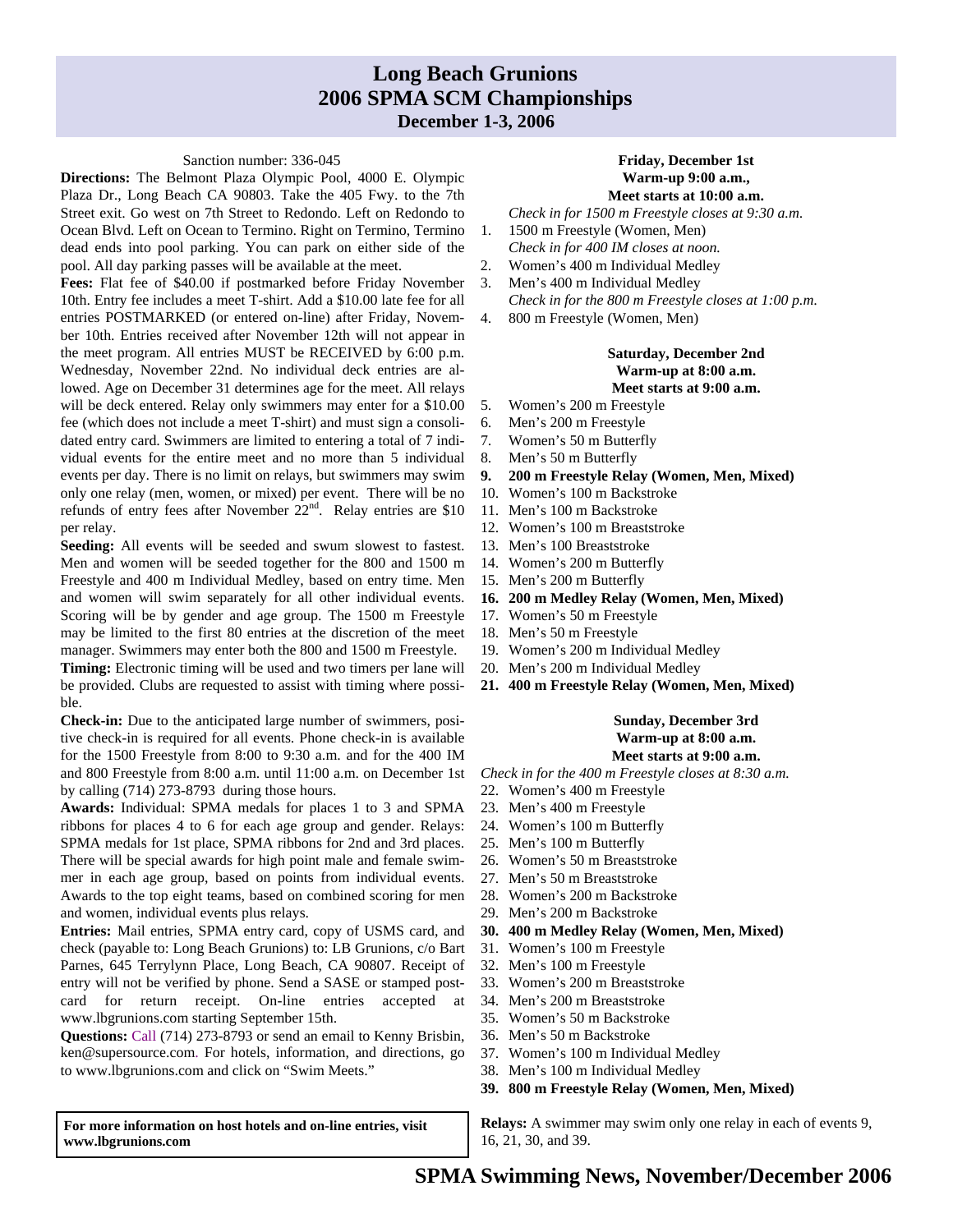## **USMS Convention Highlights by Julie Heather**

SPMA sent a large delegation to the USMS Convention in Dearborn, Michigan from September 13-17, 2006. By any measure, this group made a positive impact on USMS. Here are some highlights that are of particular interest to SPMA swimmers. [For additional highlights, see *USMS Swimmer*.]

**Finance**: Although a \$5 increase in the portion of dues allocated to USMS was proposed, the Finance Committee, led by Jeff that the increase be delayed until this was accepted by the House *and Lucy Johnson.*  of Delegates.



Moxie (DSSM), recommended SPMA delegates to the 2006 USMS Convention from left to right: Mo Chambers, Steve Schofield, Errol Graham, the 2008 registration year, and *Bill Bearden (New Mexico delegate), and Jessica Seaton. Not pictured: Jeff Moxie, Mary Hull, Trisha Commons, Allen Highnote, Julie Heather, Tom Boyd, Wayne McCauley, Michael Heather, Mark Moore, Shannon Sullivan,* 

**Coaches**: The Coaches Committee continues to offer a snooper-loan program which is available to any USMS-registered club or individual. Future goals for this committee include beginning an on-going communication with all USMS-registered coaches, getting more coaches to share their expertise on the pages of *USMS Swimmer*, and more swimmer clinics throughout the country. Mo Chambers (SBM) will be chairing this committee for 2007.

**Championship**: This committee, led by Mark Moore (MVN), presented the 2008 National Championships bids which were awarded to Austin, Texas (SCY) and Mt. Hood, Oregon (LCM). The committee also approved increases in the National Qualifying Times (NQTs) for both 2007 Championships. There will be a graduated fee schedule for entering the LC Nationals in Woodlands, Texas, varying from \$40 for entering 7 weeks prior to the meet, \$45 between 7 and 5 weeks, up to \$80 for 4 to 5 weeks before the meet.

**Registration**: USMS is continuing to work on an online registration capability for membership. They hope to have this up and running sometime early next year. Due to the varying fee structure of LMSCs, this process is slightly more complicated than for an organization with one fee nationwide.

**Fitness**: The Fitness Committee awarded bids for a variety of fitness events, including the Check-Off Challenge, Virtual Swim Series, and 30- Minute Swim.

**Recognition and Awards**: Three SPMA members were awarded the prestigious Dorothy Donnelly Service Award (see separate article), and WH2O was awarded the Newsletter of the Year Award.

**Legislation**: New rules were approved that clarify that it is considered unsporting conduct to knowingly provide false information on your membership application or meet entry.

### **SPMA Members Receive Dorothy Donnelly Service Awards**

Connie Barrett (MVN), Mo Chambers (SBM) and Tom Boyd (LBG) were recipients of 2006 Dorothy Donnelly Service Awards. As a volunteer-driven organization, USMS is forever grateful to the hundreds of talented volunteers who give of their time, talent, and expertise to help all phases of our programs. Among those volunteers there are some whose service stands out in it's scope, it's impact on the program, and the numbers of USMS members who have benefited from their efforts on the local, regional, and national level.



*Mo Chambers (SBM) with Wayne McCauley. Photo by Shannon Sullivan.*

**Long Distance**: Bids for postal and open water championships were discussed and accepted, all are east of the Mississippi. We need to encourage west coast bidders for these events!

**Rules**: USMS has put into place rules that will allow swimmers who will be 18 by the start of a National Championship meet, but not by the entry deadline, to enter and swim in that meet. A rule proposal to add 25 yard/meter events for swimmers 75 years or older as official events did not pass.

**Executive Committee**: Both Michael Heather (MVN) and Julie Heather (UNAT) are on the USMS Executive Committee, which met for nearly two days before the start of convention to take care of USMS business.

**Club Development Task Force**: Julie Heather (UNAT) has been tasked with leading a new club development task force. There is a lot of interest in providing tools and support to USMS clubs, and this task force will address these issues.

**LMSC Workshops**: Delegates were able to choose from five workshops, including one on using the survey results, presented by Tom Boyd (LBG). Wayne McCauley (MVN) lent his hand to a very successful Chairman's Roundtable workshop.

**Southwest Zone**: Tom Boyd (LBG) stepped down as Zone Representative since he is taking over as chair of the USMS Marketing Committee. Mary Hull (SWM) was elected for the remainder of his term. The zone voted to discontinue zone championships for 2007, and encourage all LMSCs in the zone to publicize meets taking place in other LMSCs in our zone.

## **Dan Adams (WH2O) Wins USMS Newsletter of the Year Award**



Each year, United States Masters Swimming bestows an award for the best newsletter of the year to a club or an LMSC (local Masters swimming committee). The award is always presented at the annual USMS convention, and it was announced there that West Hollywood Aquatics' newsletter led the finalists this year by "producing a consistent, quality layout, appealing to a broader audience by presenting more of its aquatic family. The newsletter brings people together to create a greater sense of community - even across different sports. A cross-aquatic community develops by covering pool competitions, open water swims, and water polo matches. Bringing together the ideals of community and fitness in a clear and fluid newsletter made this year's winner stand out among the rest". Congratulations to Dan Adams, this year's editor of the West Hollywood Aquatics newsletter. This was actually the second time that West Hollywood Aquatics has won this award, having previously won in 2001.An archive of the WH2O newsletters can be found on their website, www.wh2o.org.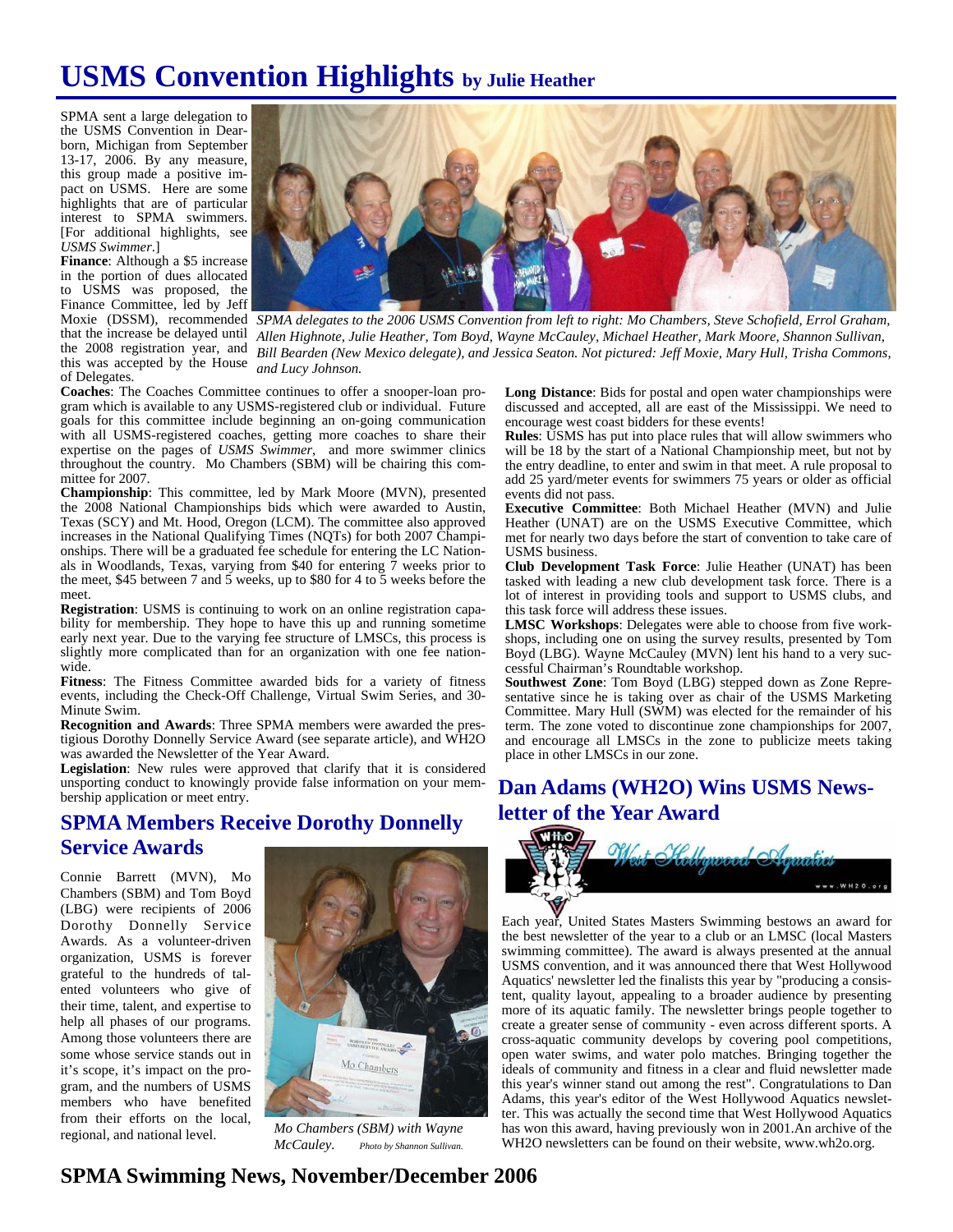## **Southern Pacific Masters Association**  *2007 Membership Form*

| <b>United States Masters</b><br>Swimming, Inc. &                                                                                                                                                                                                                                                                                                                                                    | PLEASE PRINT CLEARLY<br>Your name on this form and on meet entry forms must be identical. |                                                                                                                                                                                                                                                                                                                                                                                                                                                                                                                                                                                                                                                                                                                                                                                                                                                                                                                 |                                                                                |                   |                                                                                                                                   |  |  |  |
|-----------------------------------------------------------------------------------------------------------------------------------------------------------------------------------------------------------------------------------------------------------------------------------------------------------------------------------------------------------------------------------------------------|-------------------------------------------------------------------------------------------|-----------------------------------------------------------------------------------------------------------------------------------------------------------------------------------------------------------------------------------------------------------------------------------------------------------------------------------------------------------------------------------------------------------------------------------------------------------------------------------------------------------------------------------------------------------------------------------------------------------------------------------------------------------------------------------------------------------------------------------------------------------------------------------------------------------------------------------------------------------------------------------------------------------------|--------------------------------------------------------------------------------|-------------------|-----------------------------------------------------------------------------------------------------------------------------------|--|--|--|
| Southern Pacific<br><b>Masters Association</b>                                                                                                                                                                                                                                                                                                                                                      | <b>Last Name</b><br>Middle Initial<br><b>First Name</b>                                   |                                                                                                                                                                                                                                                                                                                                                                                                                                                                                                                                                                                                                                                                                                                                                                                                                                                                                                                 |                                                                                |                   |                                                                                                                                   |  |  |  |
| <b>Mailing Address</b><br>2007 Membership<br><b>Application</b>                                                                                                                                                                                                                                                                                                                                     |                                                                                           |                                                                                                                                                                                                                                                                                                                                                                                                                                                                                                                                                                                                                                                                                                                                                                                                                                                                                                                 |                                                                                | Home Phone No.    |                                                                                                                                   |  |  |  |
| $\Box$ Renewal<br>Previous number if known:                                                                                                                                                                                                                                                                                                                                                         | City                                                                                      | <b>State</b>                                                                                                                                                                                                                                                                                                                                                                                                                                                                                                                                                                                                                                                                                                                                                                                                                                                                                                    | Zip                                                                            | Daytime Phone No. |                                                                                                                                   |  |  |  |
| $\Box$ New Registration                                                                                                                                                                                                                                                                                                                                                                             | Date of Birth<br>Month/Day/Year                                                           |                                                                                                                                                                                                                                                                                                                                                                                                                                                                                                                                                                                                                                                                                                                                                                                                                                                                                                                 | Age                                                                            | Sex               | Email Address (print in ALL CAPS)                                                                                                 |  |  |  |
| <b>CLUB</b> (If left blank, you will remain with your previous club, or "unattached" if new)                                                                                                                                                                                                                                                                                                        |                                                                                           |                                                                                                                                                                                                                                                                                                                                                                                                                                                                                                                                                                                                                                                                                                                                                                                                                                                                                                                 |                                                                                |                   | Today's Date                                                                                                                      |  |  |  |
| <b>Emergency Contact (optional)</b>                                                                                                                                                                                                                                                                                                                                                                 |                                                                                           |                                                                                                                                                                                                                                                                                                                                                                                                                                                                                                                                                                                                                                                                                                                                                                                                                                                                                                                 |                                                                                |                   | Phone No. of emergency contact                                                                                                    |  |  |  |
| questions or problems with your membership)                                                                                                                                                                                                                                                                                                                                                         |                                                                                           |                                                                                                                                                                                                                                                                                                                                                                                                                                                                                                                                                                                                                                                                                                                                                                                                                                                                                                                 |                                                                                |                   | $\Box$ Opt out of SPMA-NEWS email list (check this box if you would only like SPMA to use your email address to contact you about |  |  |  |
| $\Box$ I am a coach                                                                                                                                                                                                                                                                                                                                                                                 | $\Box$ I am a certified official                                                          |                                                                                                                                                                                                                                                                                                                                                                                                                                                                                                                                                                                                                                                                                                                                                                                                                                                                                                                 | $\Box$ I would like to volunteer for SPMA                                      |                   |                                                                                                                                   |  |  |  |
| <b>Annual Fee: \$35</b>                                                                                                                                                                                                                                                                                                                                                                             | $\sim$                                                                                    |                                                                                                                                                                                                                                                                                                                                                                                                                                                                                                                                                                                                                                                                                                                                                                                                                                                                                                                 | "I, the undersigned participant, intending to be legally bound, hereby certify |                   |                                                                                                                                   |  |  |  |
| <b>Optional Donations:</b><br>$$1.00 (or $)$ to SPMA<br>$\frac{\text{S}}{\text{S}}$<br>$$1.00$ (or $$$ ) to USMS<br>$\sim$<br><b>Endowment Fund</b><br>$$1.00$ (or $$$ ) to the<br>International Swimming Hall \$<br>of Fame<br><b>TOTAL ENCLOSED</b><br>$\mathbf{s}$<br>Make check payable to SPMA,<br>Mail to:<br><b>SPMA</b><br>c/o Julie Heather<br>957 N. El Molino Ave.<br>Pasadena, CA 91104 |                                                                                           | that I am physically fit and have not been otherwise informed by a physi-<br>cian. I acknowledge that I am aware of all the risks inherent in Masters<br>Swimming (training and competition), including possible permanent disabil-<br>ity or death, and agree to assume all of those risks. AS A CONDITION OF<br>MY PARTICIPATION IN THE MASTERS SWIMMING PROGRAM OR<br>ANY ACTIVITIES INCIDENT THERETO, I HEREBY WAIVE ANY<br>AND ALL RIGHTS TO CLAIMS FOR LOSS OR DAMAGES, INCLUD-<br>ING ALL CLAIMS FOR LOSS OR DAMAGES CAUSED BY THE NEG-<br>LIGENCE, ACTIVE OR PASSIVE, OF THE FOLLOWING: UNITED<br>STATES MASTERS SWIMMING, INC., THE LOCAL MASTERS<br>SWIMMING COMMITTEES, THE CLUBS, HOST FACILITIES, MEET<br>SPONSORS, MEET COMMITTEES, OR ANY INDIVIDUALS OFFICI-<br>ATING AT THE MEETS OR SUPERVISING SUCH ACTIVITIES. In ad-<br>dition, I agree to abide by and be governed by the rules of USMS." |                                                                                |                   |                                                                                                                                   |  |  |  |
|                                                                                                                                                                                                                                                                                                                                                                                                     |                                                                                           | <b>Signature</b>                                                                                                                                                                                                                                                                                                                                                                                                                                                                                                                                                                                                                                                                                                                                                                                                                                                                                                |                                                                                |                   |                                                                                                                                   |  |  |  |

Benefits of 2007 SPMA Membership

- The opportunity to meet and train with some of the most experienced coaches and swimmers in the area.
- The benefit of coaching and training with our member clubs throughout the country requiring USMS membership.
- A subscription to USMS Swimmer, a bi-monthly swimming publication which runs concurrently with your membership (\$8.00 of the annual dues is designated for the magazine subscription).
- Liability insurance for your club and meet sponsors.
- Secondary accident insurance.
- Borrowing privileges from the SPMA videotape and book library.
- SPMA Swimming News, featuring up-to-date information on events occurring in our area and helpful articles on health and swimming.
- The privilege of participating in any SPMA or USMS sanctioned postal, pool, and open water events or clinics.
- Information and advice from the SPMA office to answer your swimming related questions or concerns. *2007 USMS Registration is valid through December 31, 2007*

**Help SPMA keep costs down by sending in your registration form now. We won't have to invoice you, and you will have uninterrupted delivery of the USMS magazine and the SPMA newsletter.**